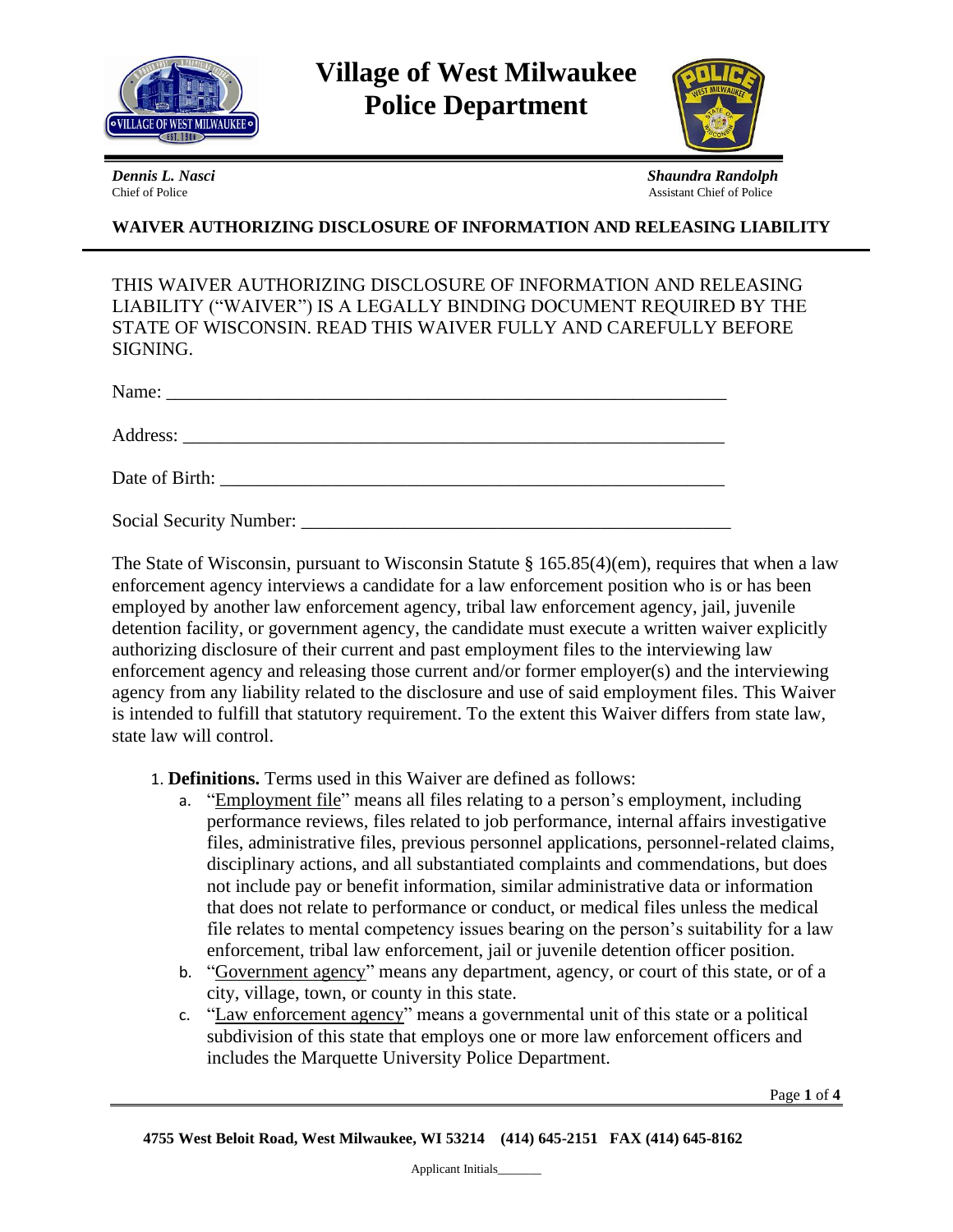# WAIVER AUTHORIZING DISCLOSURE OF INFORMATION AND RELEASING LIABILITY

- d. "Tribal law enforcement agency" has the meaning given in Wis. Stat. §  $165.83(1)(e)$ .
- e. "Jail" means a county jail, rehabilitation facility established by Wis. Stat. § 59.53(8) or county house of correction under § 303.16.
- f. "Juvenile detention facility" has the meaning given in Wis. Stat.  $\S$  48.02(10r).
- g. "Applicable employer" or "applicable employers" means any government agency, law enforcement agency, jail, juvenile detention facility, or tribal law enforcement agency as such terms are defined in this Waiver, which the undersigned is currently or was previously employed by.
- h. "Law enforcement officer" means any person employed by the state or any political subdivision of the state, for the purpose of detecting and preventing crime and enforcing laws or ordinances and who is authorized to make arrests for violations of the laws or ordinances that the person is employed and sworn to enforce. Law enforcement officer includes a university police officer as defined in Wis. Stat. §  $175.42(1)(b)$ .
- 2. **Understandings and Agreements**. I, the undersigned, understand and agree with the following provisions:
	- a. I have applied to the Village of West Milwaukee for a law enforcement position with the Police Department. I understand the West Milwaukee Police Department will conduct a thorough investigation into my background and part of this investigation may include reviewing information from my current and/or previous applicable employers.
	- b. I authorize each applicable employer that currently or previously has employed me to disclose my employment file to the West Milwaukee Police Department unless disclosure of such information is prohibited pursuant to a binding nondisclosure agreement executed before November 7, 2021.

My experience with non-disclosure agreements is as follows (initial the applicable provision below and provide any pertinent information):

i. I have never signed a non-disclosure agreement with a current or former applicable employer.

ii. I have signed a non-disclosure agreement with a current or former applicable employer. The details are as follows (include applicable employer name and approximate date the agreement was signed):

c. I authorize the West Milwaukee Police Department, through its employees and representatives, to receive/review my employment file from my current and/or previous applicable employers, along with other information that is lawfully available from any such applicable employer. I understand the West Milwaukee Police Department may also conduct oral interviews with individuals associated with these current and/or former applicable employers and that employment decisions may be made based on the result of this investigation into my background.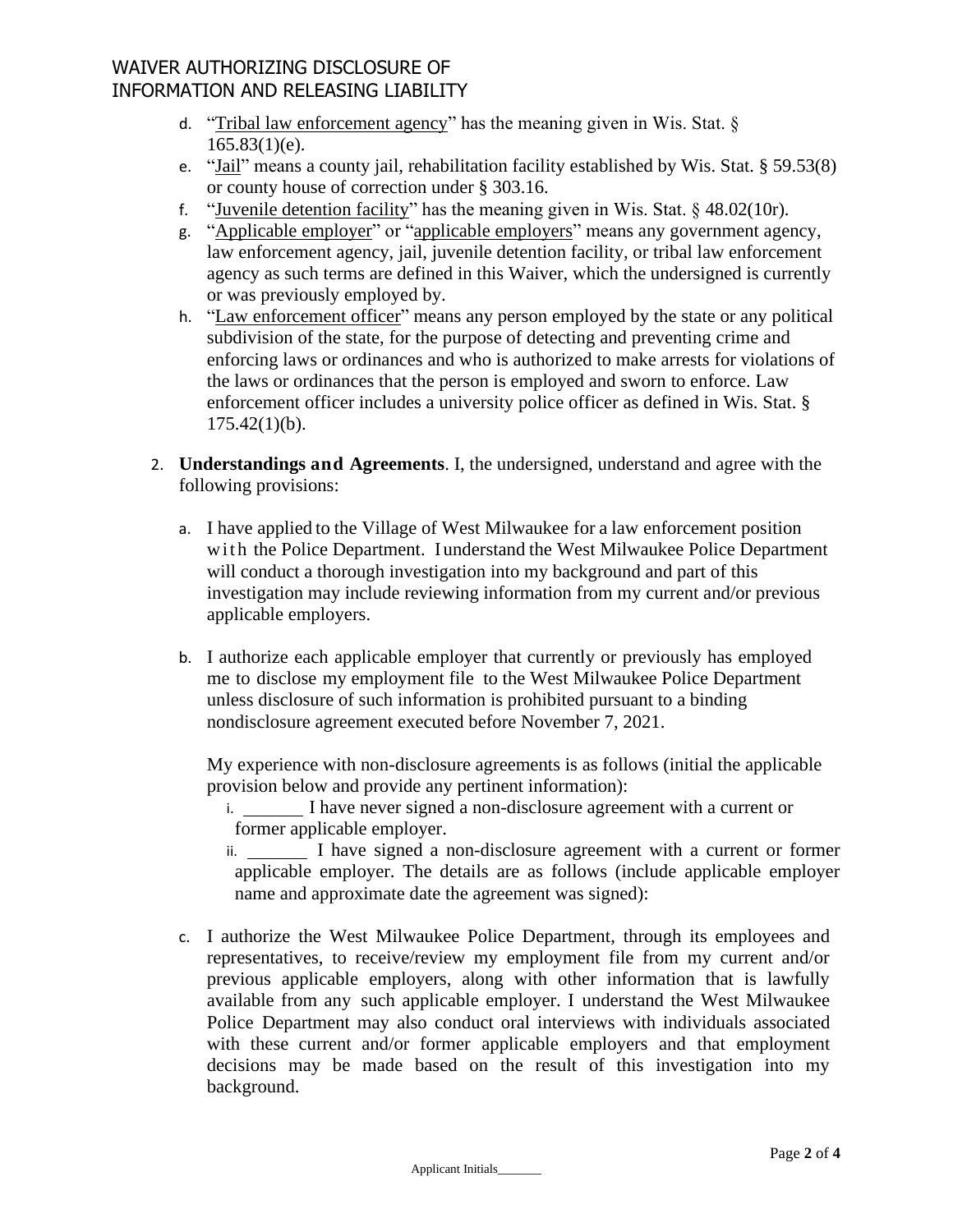# WAIVER AUTHORIZING DISCLOSURE OF INFORMATION AND RELEASING LIABILITY

- d. I understand that my employment file, as defined herein, includes certain medical information that is not normally considered part of my personnel file. Specifically, I understand that medical information related to my mental competency bearing on my suitability for a law enforcement officer officer position, if such medical information exists, will be included in the employment file information. By signing this Waiver, I explicitly consent to the transfer and disclosure of this medical information provided it is limited to the medical information described, and only used to determine my suitability for a law enforcement officer position.
- e. In consideration of the West Milwaukee Police Department interviewing me for a law enforcement officer position, I and my heirs, executors, administrators, legal representatives, assignees and successors in interest (hereinafter, "Heirs, Assigns and Successors") hereby release, waive, hold harmless and forever discharge the West Milwaukee Police Department, the Village of West Milwaukee, and all applicable employers, their officers, employees and/or agents which may disclose or use the above information from any and all liability, claims and demands of whatever kind or nature, either in law or in equity, that arise or may hereafter arise from such disclosure or the request for disclosure, including but not limited to, any claims, demands or causes of action relating to employment, invasion of privacy, defamation, intentional or negligent infliction of emotional distress, wrongful death or any other kind of claim associated with bodily injury or property damage attributable to the release of such information.
- f. I am not required to sign this Waiver, and I am not being forced or coerced to sign. I am signing it because I am actively seeking employment with The West Milwaukee Police Department and wish to participate as a candidate in the interview process. I understand that my failure to sign this Waiver will prevent the West Milwaukee Police Department from processing my application or considering me for employment as a law enforcement officer.
- g. I agree that the above representations, acknowledgements, and releases are contractually binding on me and my Heirs, Assigns and Successors, and that should I, or my Heirs, Assigns and Successors, assert a claim in contravention of this Waiver, the asserting party shall be liable for the expenses (including legal fees) incurred by the other party or parties in defending any such claim.
- 3. **Amendment**. This Waiver may not be modified orally. Any modification must be in writing and signed by all parties or their duly authorized representatives. Any statutory requirement contained in this Waiver may not be modified either orally or in writing.
- 4. **No Waiver**. Any failure or delay to enforce any of the terms and provisions of this Waiver shall not be construed as a modification or waiver of any such term or provision or of the right to subsequently enforce all terms and conditions.
- 5. **Severability**. Every term and provision of this Waiver is intended to be severable. If any term or provision of this Waiver is found to be unenforceable or invalid, such findings shall not affect the other terms and provisions, which shall remain binding and enforceable.

Applicant Initials\_\_\_\_\_\_\_